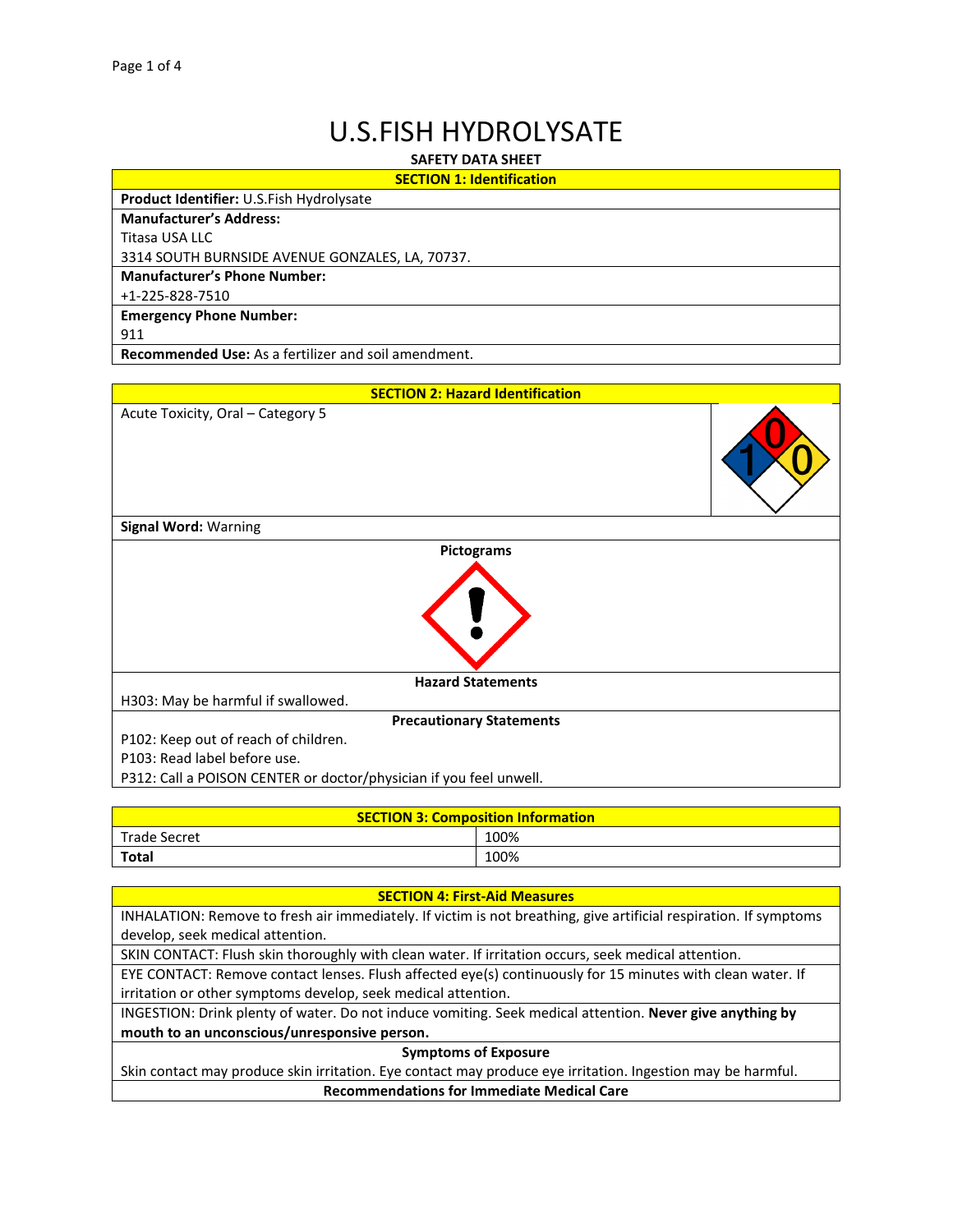Remove all residual material if possible. Product may contain naturally-occurring microorganisms, so any exposed open wounds or mucous membranes should be decontaminated appropriately.

# **SECTION 5: Fire-Fighting Measures**

Suitable Extinguishing Media: Water spray, dry chemical, CO<sub>2</sub>, foam

**Specific Hazards Arising from this Substance:** Product is not flammable. However, heating of the product may produce steam, which may present a burn or explosion hazard.

**Recommendations for Firefighter Protective Equipment:** Firefighters should wear self-contained breathing apparatus, operated in positive-pressure mode, as well as appropriate protective clothing.

#### **SECTION 6: Accidental Release Measures**

**Personal Precautions:** Wear gloves, work clothes, and eye protection.

**Emergency Procedures:** Non-essential personnel should be evacuated from spill area, as spill may present a slip hazard.

**Methods of Containment:** Contain spill with sand dikes, sawdust, or another physical barrier.

**Cleanup Procedures:** Spilled material may be mopped up or absorbed with a suitable absorbent. Spill area should be mopped with soap and water if possible, to remove oily residue. Collected liquid and used absorbent should be transferred to appropriate containers. It should be disposed of according to local regulations. It may be disposed of as organic waste.

# **SECTION 7: Handling and Storage**

**Precautions for Safe Handling:** Protect open wounds from contact with product. Take precautions to minimize splashing.

**Conditions for Safe Storage, Including Incompatibilities:** Store indoors at ambient temperature. Store in original container. Keep away from children and pets. Store below 120°F where possible.

**Further Information:** Use good personal hygiene practices. This substance is made from natural products, and is likely to contain naturally-occurring microorganisms. Take proper precautions to avoid infection of open wounds, and eye irritation. Hygiene practices necessary to prevent health hazards from natural substances such as soil should be observed. After handling product, hands should be washed with soap and water before eating, drinking, smoking, or using toilet facilities.

| <b>SECTION 8: Exposure Controls / Personal Protection</b>                                                   |              |            |                              |  |
|-------------------------------------------------------------------------------------------------------------|--------------|------------|------------------------------|--|
| <b>OSHA PEL</b>                                                                                             | <b>ACGIH</b> | <b>TLV</b> | <b>Other Exposure Limits</b> |  |
| <b>NDA</b>                                                                                                  | NDA.         | <b>NDA</b> | <b>NDA</b>                   |  |
| Engineering Measures: Store indoors at ambient temperature. Store only in original container.               |              |            |                              |  |
| Eye Protection: Safety glasses or safety goggles should be worn where eye exposure is likely.               |              |            |                              |  |
| Hand Protection: Any appropriate water-proof gloves.                                                        |              |            |                              |  |
| Skin and Body Protection: Normal work clothing.                                                             |              |            |                              |  |
| Respiratory Protection: None required.                                                                      |              |            |                              |  |
| General Protective and Hygiene Practices: Appropriate local ventilation, where required. Open wounds should |              |            |                              |  |
| be kept clean and protected. After handling material, wash hands before eating, drinking, smoking, or using |              |            |                              |  |

restrooms. Keep away from foodstuffs and beverages. Material may make surfaces slippery.

| <b>SECTION 9: Physical and Chemical Properties</b> |  |  |  |
|----------------------------------------------------|--|--|--|
| <b>Physical State: Liquid</b>                      |  |  |  |
| Appearance: Brown or olive-colored oily liquid.    |  |  |  |
| <b>Odor:</b> Fishy. Possibly earthy.               |  |  |  |
| <b>Odor Threshold: NDA</b>                         |  |  |  |
| pH: NDA                                            |  |  |  |
| <b>Melting/Freezing Point: NDA</b>                 |  |  |  |
| <b>Boiling Point/Range: NDA</b>                    |  |  |  |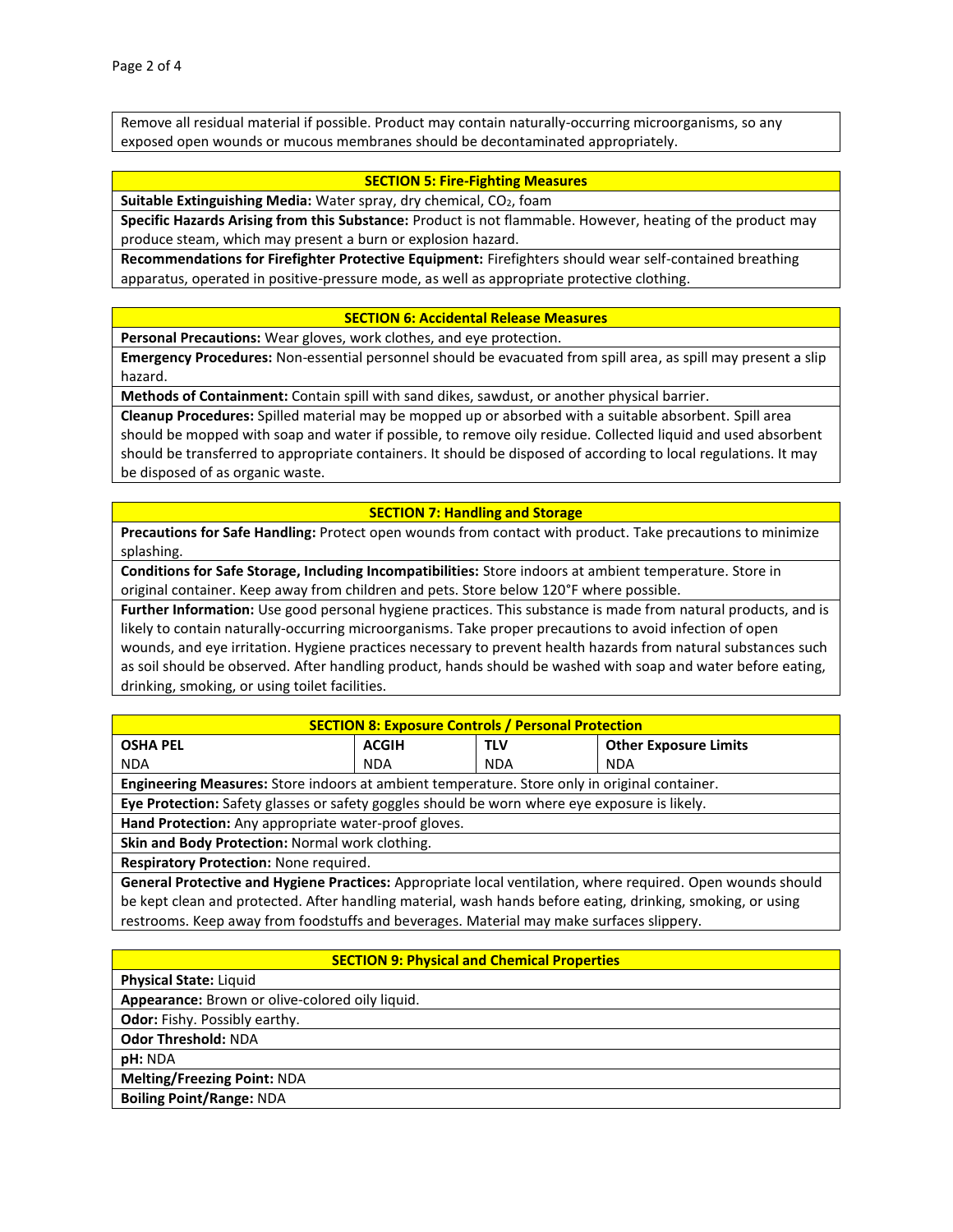| <b>Flash Point: NDA</b>                     |
|---------------------------------------------|
| <b>Evaporation Rate: NDA</b>                |
| Flammability (solid, gas): NDA              |
| <b>Flammability or explosive limits:</b>    |
| Upper: NDA                                  |
| Lower: NDA                                  |
| Vapor Pressure: NDA                         |
| <b>Relative Density: NDA</b>                |
| Solubility: Miscible with water.            |
| Partition coefficient; n-octanol/water: NDA |
| <b>Autoignition Temperature: NDA</b>        |
| <b>Decomposition Temperature: NDA</b>       |
| <b>Viscosity: NDA</b>                       |

### **SECTION 10: Stability and Reactivity**

**Reactivity:** Inert.

**Stability:** Stable under normal conditions.

**Conditions to Avoid:** Keep away from open flames, hot surfaces, and sources of ignition.

**Incompatible Materials:** Strong acids, strong bases, strong oxidizers, strong reducing agents, waterincompatible materials.

Hazardous Decomposition Products: CO<sub>2</sub> (carbon dioxide). CO (carbon monoxide).

### **SECTION 11: Toxicological Information**

**Likely Routes of Exposure:** Possible routes of exposure include eye contact, skin contact, or ingestion.

**Effects of Exposure:** NDA

**LD50:** NDA

**Description of Symptoms:** NDA

**NTP/IARC Carcinogenicity:** NDA

### **SECTION 12: Ecological Information**

**Ecotoxicity:** NDA

**Biodegradation:** Product is a natural material, and will biodegrade.

**Octanol-Water Partition Coefficient:** NDA

**Bioconcentration Factor:** NDA

**Other Adverse Effects:** None.

## **SECTION 13: Disposal Considerations**

For safe handling practices, see Section 8.

**Disposal Containers:** Material should be disposed of in its original container, where possible. If original container is not available, material may be disposed of in any suitable waterproof closed-top container.

**Disposal Methods:** Material may be disposed of as organic waste, according to state, local, and federal laws.

**Properties Affecting Disposal:**

**Special Precautions for Landfill or Incinerator Disposal:** None.

**Do not dispose of waste product in sewers, storm drains, lakes, ponds, streams, or other bodies of water.**

### **SECTION 14: Transport Information**

**UN Number:** Unknown

**UN Proper Shipping Name:** Fish Hydrolysate

**Transport Hazard Class(es):** None

**Packing Group Number:** N/A

**Environmental Hazard(s):** None